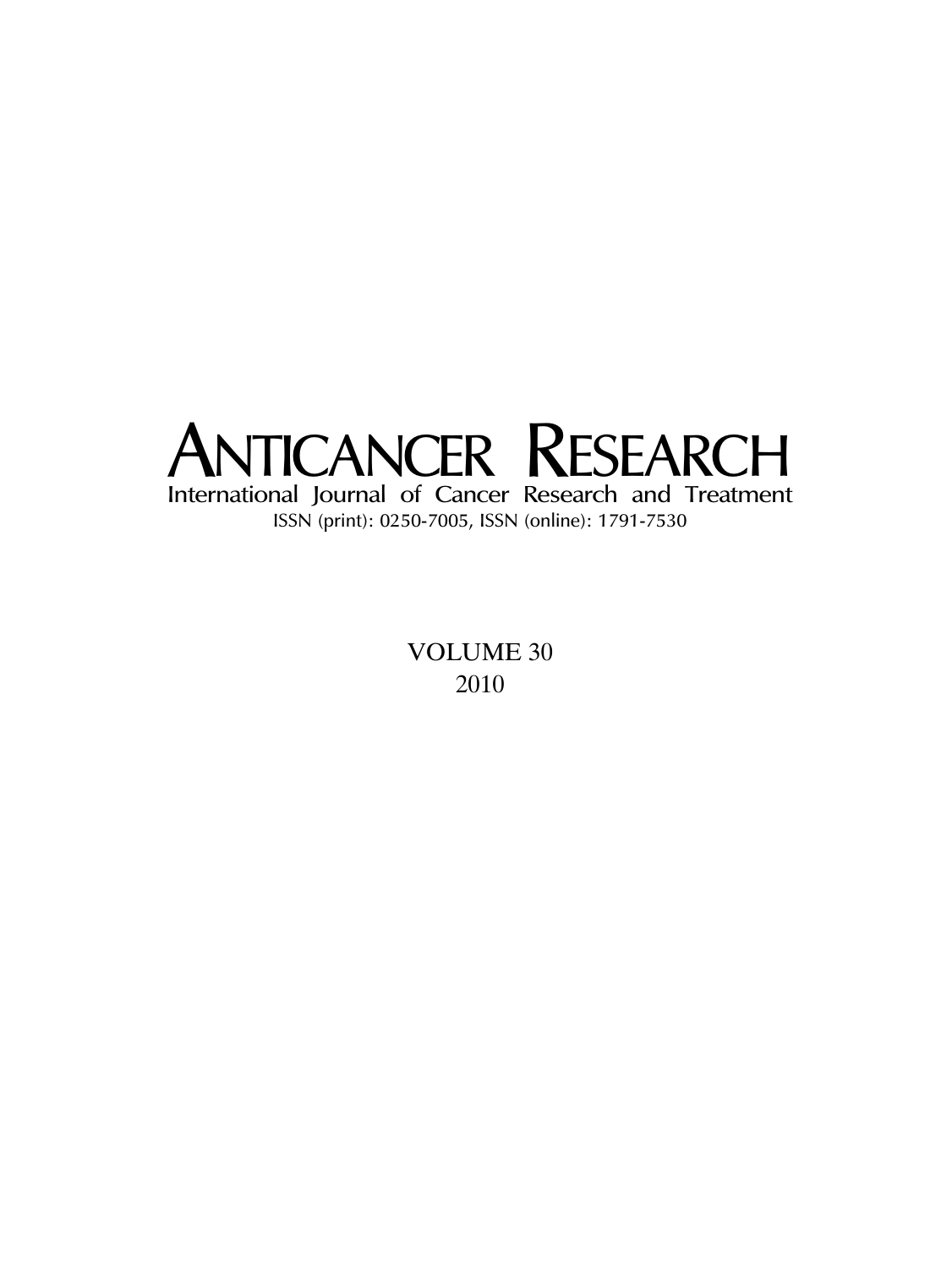## **Editorial Board**

| <b>B. B. Aggarwal</b> | Cytokine Research Laboratory, Department of Experimental Therapeutics, University of Texas M.D. Anderson            |
|-----------------------|---------------------------------------------------------------------------------------------------------------------|
|                       | Cancer Center, Houston, TX, USA                                                                                     |
| J. P. Armand          | Institut Claudius Regaud, Toulouse, France                                                                          |
| V. I. Avramis         | Division of Hematology/Oncology, Childrens Hospital, Los Angeles, CA, USA                                           |
| R.C. Bast             | Department of Translational Research, University of Texas M.D. Anderson Cancer Center, Houston, TX, USA             |
| G. Bauer              | Abteilung Virologie, Institut für Medizinische Mikrobiologie und Hygiene, Universität Freiburg, Germany             |
| E. E. Baulieu         | INSERM U488 and College de France, Le Kremlin-Bicetre, France                                                       |
| Y. Becker             | Department of Molecular Virology, Hebrew University of Jerusalem, Israel                                            |
| E. J. Benz, Jr.       | Dana-Farber Cancer Institute, Boston, MA, USA                                                                       |
| J. Bergh              | Department of Clinical and Molecular Medicine, Radiumhemmet, Karolinska Institute, Stockholm, Sweden                |
| D. D. Bigner          | Department of Pathology, Duke University Medical Center, Durham, NC, USA                                            |
| A. Böcking            | Institute for Cytopathology, University of Düsseldorf, Germany                                                      |
| G. Bonadonna          | Istituto Nazionale per lo Studio e la Cura dei Tumori, Milano, Italy                                                |
| F.T. Bosman           | Institute of Pathology, University of Lausanne, Switzerland                                                         |
| G. Broich             | Istituto Ortopedico Galeazzi, Milan, Italy                                                                          |
| J. M. Brown           | Department of Radiation Oncology, Stanford Medical Center, Stanford, CA, USA                                        |
| Ø. S. Bruland         | Department of Medical Oncology-Radiotherapy, Norwegian Radium Hospital, Oslo, Norway                                |
| M. M. Burger          | Novartis, Basel, Switzerland                                                                                        |
| M. Carbone            | Cancer Research Center of Hawaii, Honolulu, HI, USA                                                                 |
| J. Carlsson           | Department of Biomedical Radiation Sciences, Uppsala University, Sweden                                             |
| A. F. Chambers        | Department of Oncology, London Regional Cancer Center, London, Ontario, Canada                                      |
| P. Chandra            | Abt. für Molekularbiologie, Klinikum Wolfgang Goethe-Universität, Frankfurt am Main, Germany                        |
| L. Cheng              | Department of Pathology, Indiana University School of Medicine, Indianapolis, IN, USA                               |
| J.-G. Chung           | Department of Biological Science and Technology, China Medical University, Taichung, Taiwan, ROC                    |
| E. De Clercq          | Rega Institute for Medical Research, Katholieke Universiteit Leuven, Belgium                                        |
| W. De Loecker         | Department of Biochemistry, Katholieke Universiteit Leuven, Belgium                                                 |
| W. Den Otter          | VUMC, Department of Urology, Amsterdam, The Netherlands                                                             |
| E. P. Diamandis       | Department of Pathology and Laboratory Medicine, Mount Sinai Hospital, Toronto, Ontario, Canada                     |
| G. Th. Diamandopoulos | Department of Pathology, Harvard Medical School, Boston, MA, USA                                                    |
| W. Ebert              | Thoraxclinic HD-Rohrbach, Heidelberg, Germany                                                                       |
| J.A. Fernandez-Pol    | Metalloproteomics, LLC, Chesterfield, MO, USA                                                                       |
| I. J. Fidler          | Department of Cancer Biology, University of Texas M.D. Anderson Cancer Center, Houston, TX, USA                     |
| G. Gabbiani           | Department of Pathology, University of Geneva, Switzerland                                                          |
| R. Ganapathi          | Department of Clinical Pharmacology, Taussing Cancer Center, Cleveland Clinic Foundation, Cleveland, OH, USA        |
| A. F. Gazdar          | Hamon Center for Therapeutic Oncology Research, University of Texas Southeastern Medical Center, Dallas,<br>TX, USA |
| A. Giordano           | Sbarro Institute for Cancer Research, Temple University, Philadelphia, PA, USA                                      |
| G. Gitsch             | Department of Gynecology and Obstetrics, University of Freiburg, Germany                                            |
| R. H. Goldfarb        | Sopherion Therapeutics, Inc., Princeton, NJ, USA                                                                    |
| J. W. Gorrod          | Toxicology Unit, John Tabor Laboratories, University of Essex, Colchester, Essex, UK                                |
| S. Hammarström        | Department of Immunology, University of Umeä, Sweden                                                                |
| I. Hart               | Centre for Tumour Biology, Institute of Cancer and CR-UK Clinical Centre, Bart's and The London, Queen              |
|                       | Mary's School of Medicine and Dentistry, London, UK                                                                 |
| I. Hellström          | Harborview Medical Center, Seattle, WA, USA                                                                         |
| L. Helson             | Department of Experimental Therapeutics, New York Medical College, Valhalla, NY, USA                                |
| R. B. Herberman       | Pittsburgh Cancer Institute, Pittsburgh, PA, USA                                                                    |
| R. M. Hoffman         | Department of Surgery, University of California, San Diego, CA, USA                                                 |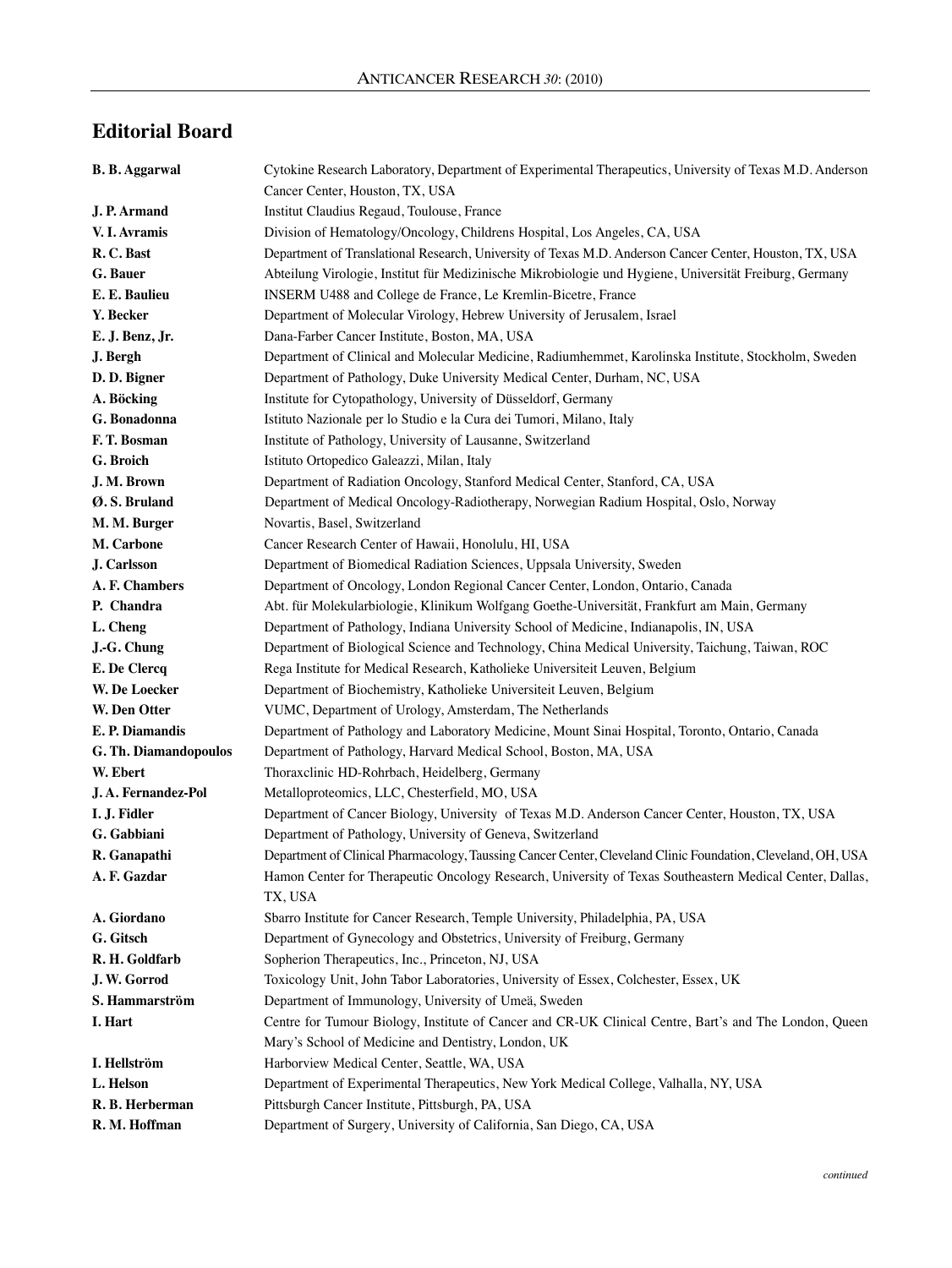| C. G. Ioannides      | Department of Gynecology, University of Texas M.D. Anderson Cancer Center, Houston, TX, USA             |
|----------------------|---------------------------------------------------------------------------------------------------------|
| S.C. Jhanwar         | Laboratory of Solid Tumor Genetics, Department of Medicine, Memorial Sloan-Kettering Cancer Center, New |
|                      | York, NY, USA                                                                                           |
| J.V. Johannessen     | Department of Pathology, The Norwegian Radium Hospital, Oslo, Norway                                    |
| <b>B.</b> Kaina      | Institute of Toxicology, University of Mainz, Germany                                                   |
| <b>B. K. Keppler</b> | School of Medicine, University of Vienna, Austria                                                       |
| D. G. Kieback        | DIAKO, Ev. Diakonie-Hospital, Bremen, Germany                                                           |
| R. Klapdor           | Medical Clinic, University of Hamburg, Germany                                                          |
| <b>U.R. Kleeberg</b> | Hämatologisch - Onkologisch - Praxis Altona, Hamburg, Germany                                           |
| P. Kleihues          | Department of Pathology, University Hospital Zürich, Switzerland                                        |
| E. Klein             | Department of Tumor Biology, Karolinska Institute, Stockholm, Sweden                                    |
| S. von Kleist        | Institut für Immunologie der Universität der Freiburg, Germany                                          |
| S.D. Kottaridis      | Department of Virology, Hellenic Anticancer Institute, Athens, Greece                                   |
| G. R. F. Krueger     | Center of Anatomy II, University of Cologne Medical School, Cologne, Germany                            |
| D. W. Kufe           | Division of Medicine, Dana-Farber Cancer Institute, Boston, MA, USA                                     |
| Pat M. Kumar         | Department of Biological Sciences, Manchester Metropolitan University, Manchester, UK                   |
| <b>Shant Kumar</b>   | Department Pathology, University of Manchester Medical School, Manchester, UK                           |
| M. Kuroki            | Department of Biochemistry, Fukuoka University School of Medicine, Fukuoka, Japan                       |
| O.D. Laerum          | Department of Pathology, The Gade Institute, University of Bergen, Norway                               |
| F. J. Lejeune        | Fondation du Centre Pluridisciplinaire d'Oncologie, CHUV, Lausanne, Switzerland                         |
| L. F. Liu            | Department of Pharmacology, UMD of New Jersey, Piscataway, NJ, USA                                      |
| D. M. Lopez          | Department of Microbiology and Immunology, University of Miami School of Medicine, Miami, FL, USA       |
| E. Lundgren          | Unit of Applied Cell and Molecular Biology, University of Umeä, Sweden                                  |
| H.T. Lynch           | Department of Preventive Medicine and Public Health, Creighton University, Omaha, NE, USA               |
| J. Marescaux         | IRCAD, University of Strasbourg, France                                                                 |
| <b>J. Mark</b>       | Department of Pathology, Kärnsjukhuset, Skövde, Sweden                                                  |
| J. F. Marshall       | Centre for Tumour Biology, Institute of Cancer and CR-UK Clinical Centre, Bart's and The London, Queen  |
|                      | Mary's School of Medicine and Dentistry, London, UK                                                     |
| D. Medina            | Department of Cell Biology, Baylor College of Medicine, Houston, TX, USA                                |
| S. Mitra             | Sealy Center for Molecular Science, University of Texas Medical Branch, Galveston, TX, USA              |
| M. Mueller           | Research Group of Tumor and Microenvironment (A101), German Cancer Research Center (DKFZ),              |
|                      | Heidelberg, Germany                                                                                     |
| F. M. Muggia         | New York University Cancer Institute, School of Medicine, NY, USA                                       |
| M. J. Murphy, Jr.    | Hipple Cancer Research Center, Dayton, OH, USA                                                          |
| R. Narayanan         | Department of Biological Sciences, Florida Atlantic University, Boca Raton, FL, USA                     |
| <b>K. Nilsson</b>    | Rudbeck Laboratory, Department of Genetics and Pathology, Uppsala University Hospital, Sweden           |
| J. F. Novak          | Department of Biology, Bucknell University, Lewisburg, PA, USA                                          |
| S. Pathak            | Department of Cell Biology, University of Texas, Houston, TX, USA                                       |
| S. Pestka            | Department of Molecular Genetics and Microbiology, University of Medicine and Dentistry of New Jersey,  |
|                      | Piscataway, NJ, USA                                                                                     |
| G. J. Pilkington     | Department of Cellular and Molecules Neurooncology, School of Pharmacy and Biomedical Sciences,         |
|                      | University of Portsmouth, UK                                                                            |
| C.D. Platsoucas      | College of Sciences, Old Dominion University, Norfolk, VA, USA                                          |
| F. Podo              | Laboratory of Cell Biology, Istituto Superione di Sanità, Rome, Italy                                   |
| A. Polliack          | Department of Haematology, Hadassah University Hospital and Medical School, Jerusalem, Israel           |
| M. F. Rajewsky       | Institute of Cell Biology, University of Essen Medical School, Essen, Germany                           |
| G. Rebel             | IRCAD, Hopitaux Universitaires, Strasbourg, France                                                      |
| M. Rigaud            | Laboratory Biochimie et Génétique Molecules, Faculté de Médecine de Limoges, France                     |
| <b>U.</b> Ringborg   | Department of General Oncology, Karolinska Hospital, Stockholm, Sweden                                  |